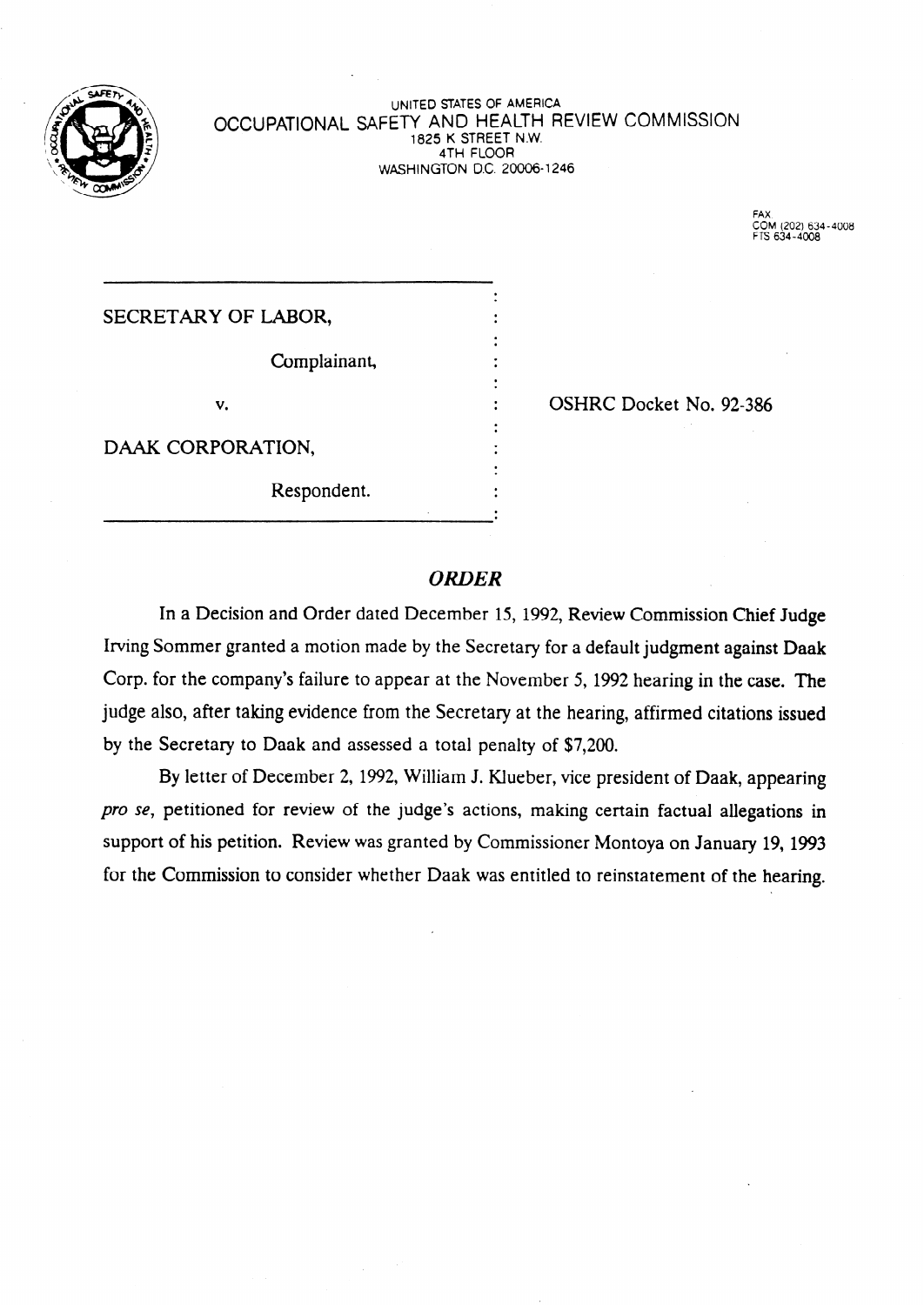We remand this case to Judge Sommer to resolve the factual allegations made by Daak and determine whether or not there is "good cause," under 29 C.F.R. § 2200.64(c), to excuse Daak's failure to appear at the hearing and, if there is, to reschedule the hearing.

Edwin G. Foulke, Jr.

Chairman

Donald G. Wiseman Commissioner

Velma Montaya

Commissioner

**Dated: February 4,** 1993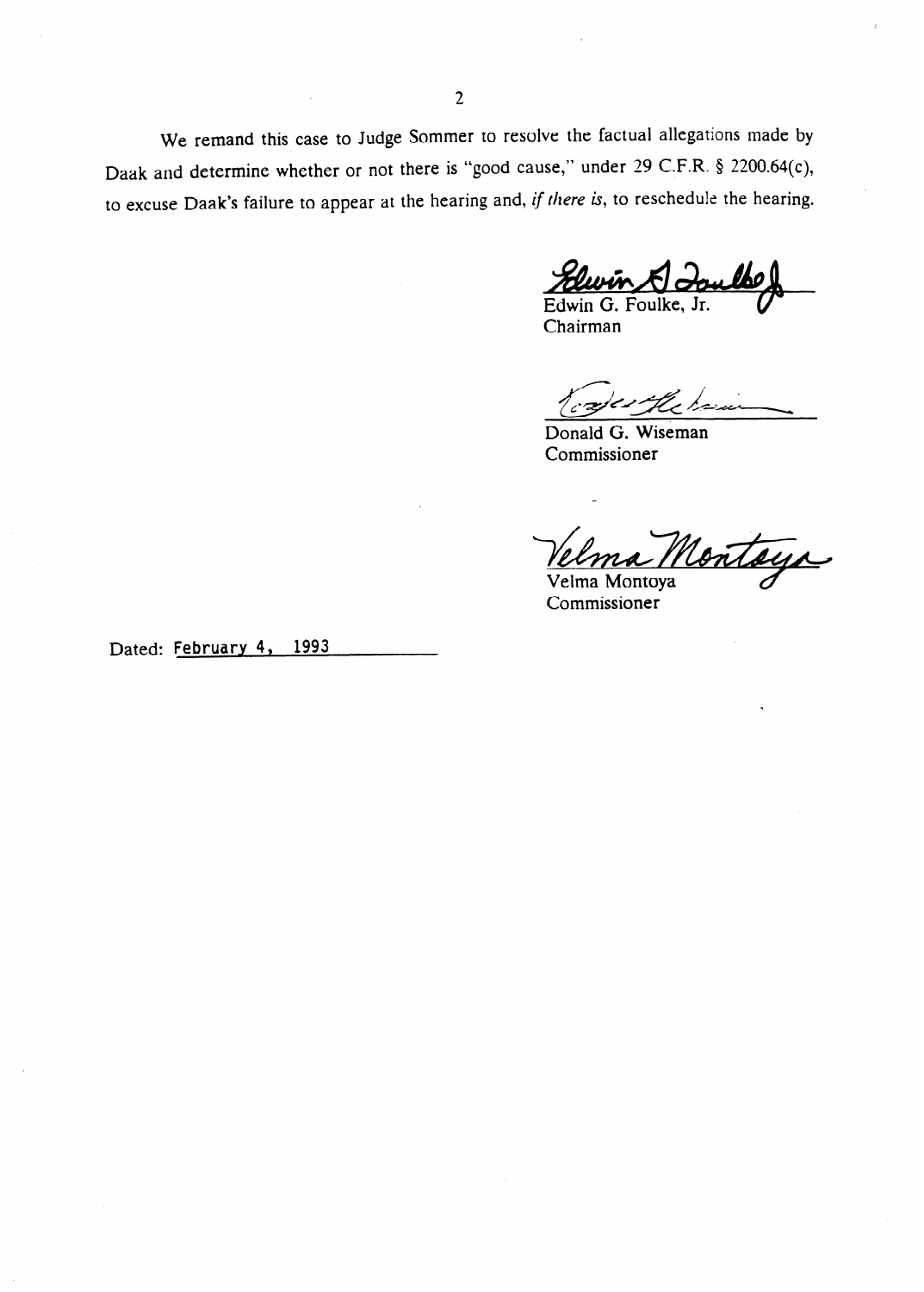

UNITED STATES OF AMERIC **OCCUPATIONAL SAFETT AND HEALTH REVIEW COMMISSION** 1825 K STREET NW  $\frac{1}{100}$ Whom has been believed to 2000 the state of the state of the state of the state of the state of the state of the state of the state of the state of the state of the state of the state of the state of the state of the state

| SECRETARY OF LABOR, |                    |  |
|---------------------|--------------------|--|
|                     |                    |  |
| Complainant,        |                    |  |
|                     |                    |  |
| v.                  | Docket No. 92-0386 |  |
|                     |                    |  |
| DAAK CORPORATION,   |                    |  |
|                     |                    |  |
| Respondent.         |                    |  |
|                     |                    |  |

## NOTICE OF REMAND ORDER

The attached Remand Order by the Occupational Safety and Health Review Commission was issued on February 4, 1993. ANY PERSON ADVERSELY AFFECTED OR AGGRIEVED WHO WISHES TO OBTAIN REVIEW OF THIS DECISION MUST FILE A NOTICE OF APPEAL WITH THE APPROPRIATE FEDERAL COURT OF APPEALS WITHIN 60 DAYS OF THE DATE OF THIS DECISION. See Section 11 of the Occupational Safety and Health Act of 1970, 29 U.S.C. § 660.  $\sigma$ ,  $\sigma$ ,  $\sigma$ ,  $\sigma$ ,  $\sigma$ ,  $\sigma$ ,  $\sigma$ ,  $\sigma$ ,  $\sigma$ ,  $\sigma$ ,  $\sigma$ ,  $\sigma$ ,  $\sigma$ ,  $\sigma$ ,  $\sigma$ ,  $\sigma$ ,  $\sigma$ ,  $\sigma$ ,  $\sigma$ ,  $\sigma$ ,  $\sigma$ ,  $\sigma$ ,  $\sigma$ ,  $\sigma$ ,  $\sigma$ ,  $\sigma$ ,  $\sigma$ ,  $\sigma$ ,  $\sigma$ ,  $\sigma$ ,  $\sigma$ ,  $\sigma$ ,  $\sigma$ ,  $\sigma$ ,  $\sigma$ ,  $\sigma$ ,  $\sigma$ ,

FOR THE COMMISSION

February 4, 1993  $P$  arv  $\frac{1}{2}$ 

 $\Omega_{\text{eff}}$ 

Ray H. Darling, Jr. Date Ray H. barling, Jr.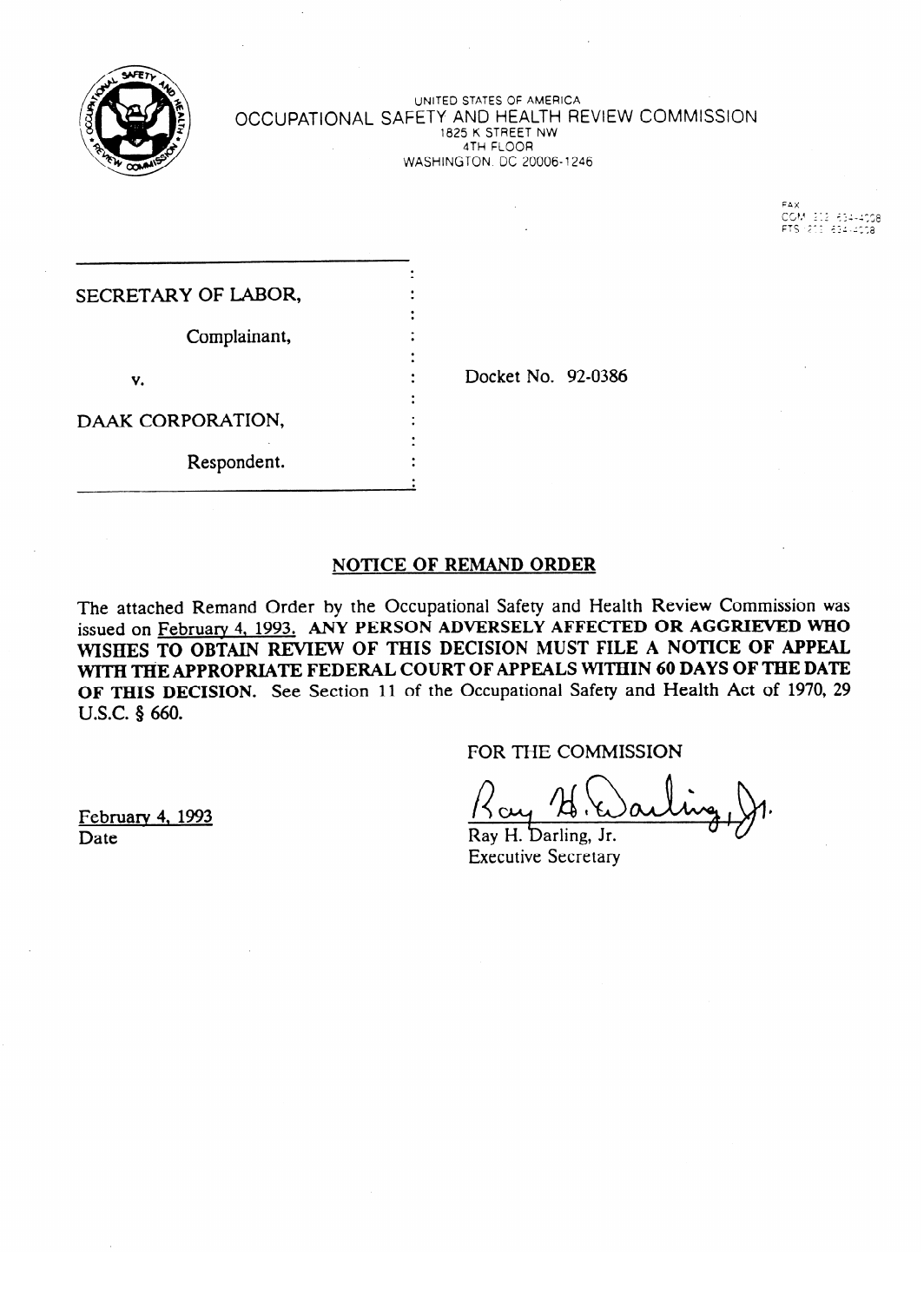## NOTICE IS GIVEN TO THE FOLLOWING:

Daniel J. Mick, Esq. Counsel for Regional Trial Litigation Office of the Solicitor, U.S. DOL Room S4004 200 Constitution Ave., N.W. Washington, D.C. 20210

Patricia Rodenhausen, Esq. Regional Solicitor Office of the Solicitor, U.S. DOL 201 Varick St., Room 707 New York, NY 10014

Douglas Klueber, President William J. Klueber, Vice-President Daak Corporation 80 Milltown Road Union, NJ 07083

Irving Sommer Administrative Law Judge Occupational Safety and Health Review Commission Room 417B 1825 K Street, N.W. Washington, D.C. 20006-1246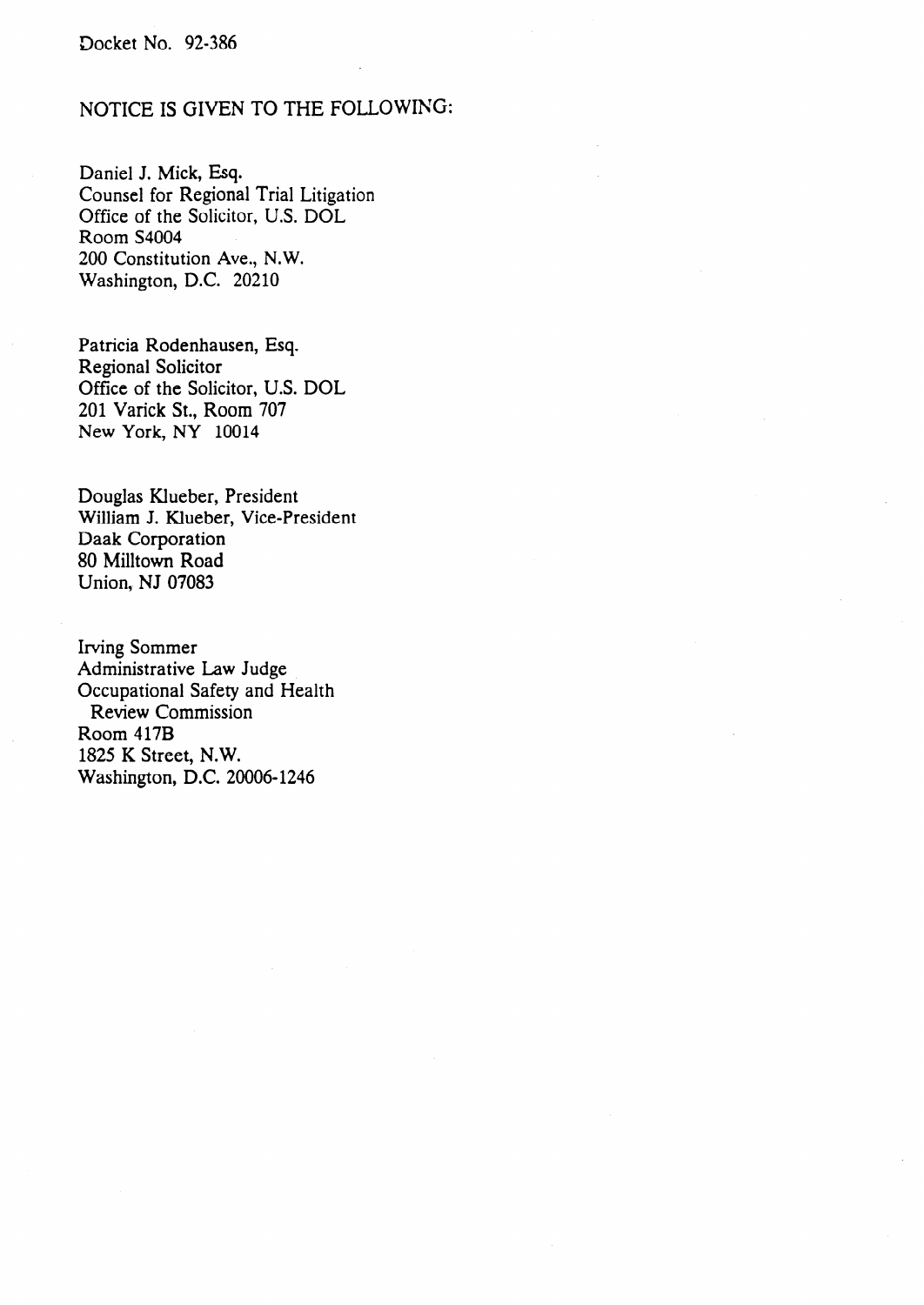

#### **UNITED STATES OF AMERICA**  OCCUPATIONAL SAFETY AND HEALTH REVIEW COMMISSION **1825 K STREET N.W. 4TH FLOOR**  WASHINGTON DC 20006-1246

**FAX: COM (202) 63rJ306 RS 634-4006** 

| SECRETARY OF LABOR, |  |
|---------------------|--|
|                     |  |
| Complainant,        |  |
| v.                  |  |
|                     |  |
| DAAK CORPORATION,   |  |
| Respondent.         |  |
|                     |  |
|                     |  |

Docket No. 92-0386

Appearances:

Evan Barouh, Esq. U.S. Department of Labor New York, New York For Complainant

Before: Administrative Law Judge Irving Sommer

## DECISION AND ORDER

By a duly issued Notice of Hearing issued on October 19, 1992, Respondent was notified that the hearing in this matter was scheduled to take place on November 5, 1992 in Courtroom 208, U.S. Tax Court, 26 Federal Plaza, New York, New York. Respondent failed to appear at the scheduled hearing or to offer any reason for its failure to appear.

Complainant appeared and presented evidence concerning the alleged violations and the penalties assessed. Complainant moved for a default judgement and submitted that it had proved a prima facie case of the violations alleged. Based on the evidence of record, I find that the complainant has proved its case, and its motion for a default is granted, It is found as fact that Respondent was in violation of the Act as alleged in the complaint.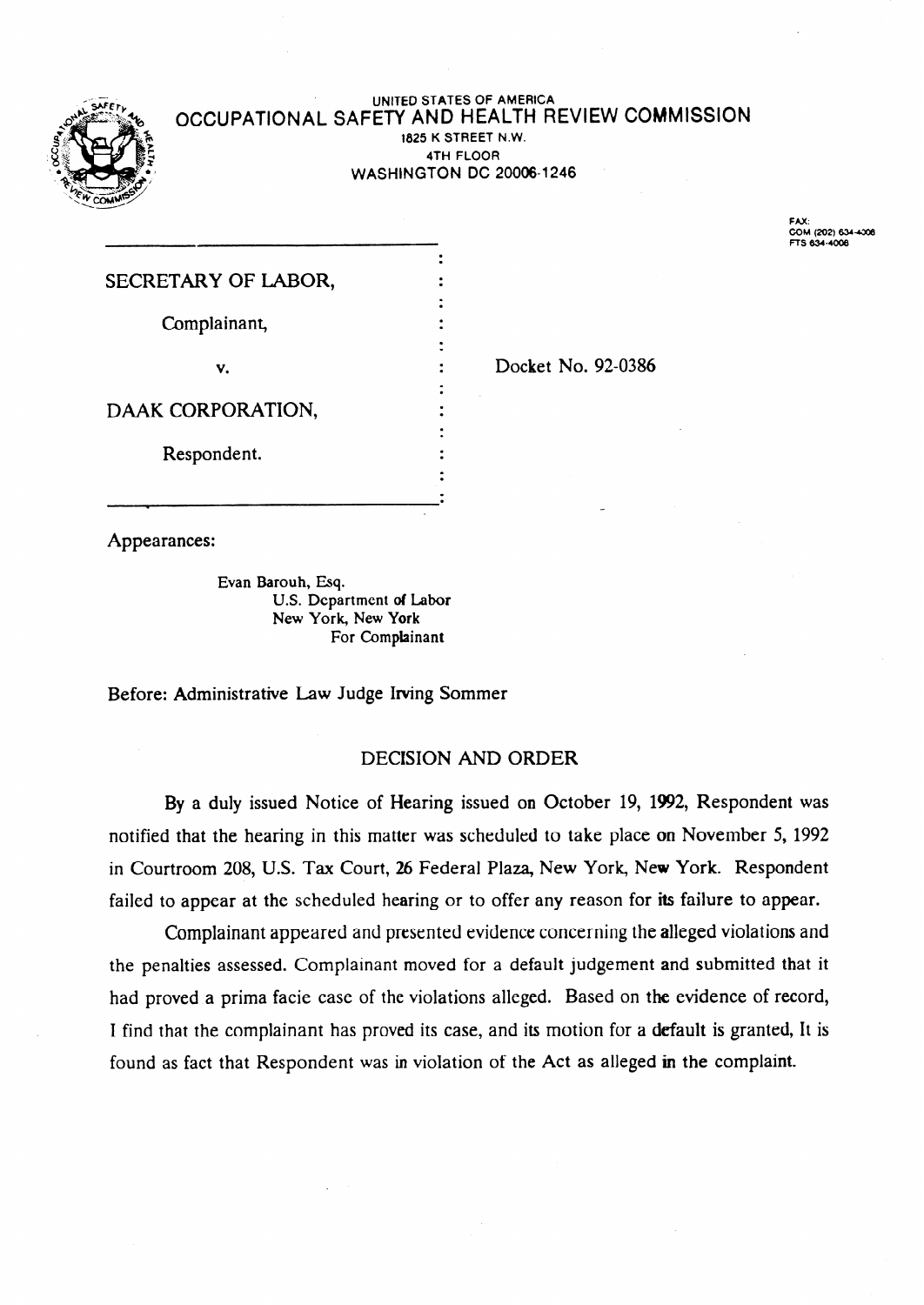Respondent is thus found to have been in violation of 29 **CFR** 1926.20(b)( 1); 29 CFR 1926.1OO(a)( l>; 29 CFR 1926.105(a); 29 **CFR** 1926.152(a)( 1); 29 CFR 1926500(b)( 1); 29 CFR 1926.500@)(2); 29 CFR 1926.500(d)(l); 29 CFR 1926.1051(a); 29 CFR 1926.1053 (b)(l); 29 CFR 1926.1060(a); 29 CFR 1903.2(a)(l); 29 CFR 192659(e)(l); 29 CFR 1926.59(g)( 1); 29 CFR 1926.59(h).

The following penalties are found to be appropriate:

Citation no. 1, item 1, \$750; Citation no. 1, item 2, \$450; Citation no. 1, item 3, \$1500, Citation no. 1, item 4, \$ 600; Citation no. 1, item 5, \$750; Citation no. 1, item 6, \$450; Citation no. 1, item 7, \$1050; Citation no. 1, item 8, \$450; Citation no. 1, item 9, \$450; Citation no. 1, item 10, \$450; Citation no. 2, item 1, \$300; Citation no. 2, item 2,  $$-0$ . Citation no. 2, item 3,  $$-0$ -; Citation no. 2, item 4,  $$-0$ -. The total penalties assessed is \$7200.

## FINDINGS OF FACT

AI1 findings of fact necessary for a determination of all relevant issues have been made. Fed. R. Civ. P. 52(a). All proposed findings of fact and conclusions of law inconsistent with this decision are hereby denied.

#### CONCLUSIONS OF LAW

1. Respondent was, at all times pertinent hereto, an employer within the meaning of Section 3(5) of the Occupational Safety and Health Act of 1970,29 U.S.C. Sections 651- 678, 1970).

2. The Occupational Safety and Health Review Commission has jurisdiction over the parties and the subject matter.

3. The citations issued to the Respondent on or about December 17, 1991, are AFFIRMED in their entirety. Civil penalties of \$7200 are ASSESSED therefor.

IRVING SOMMER Judge

DATED:  $\text{DEC 15}$ Washington, D.C.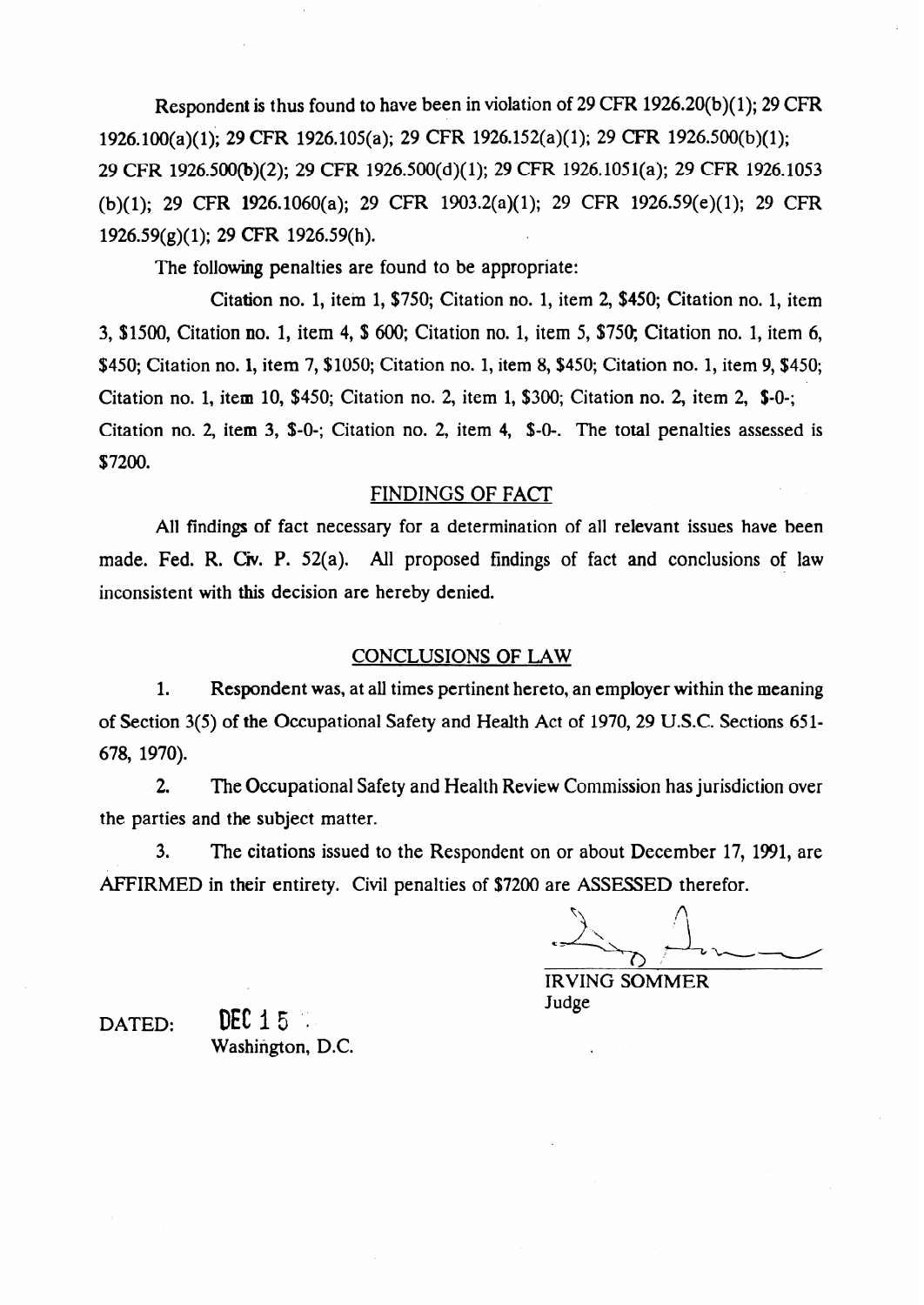

UNITED STATES OF AMERICA <sup>I</sup>**OCCUPATIONAL** SAFETY AND HEALTH REVIEW COMMISSION 1825 K STREET NW 4TH FLOOR WASHINGTON. DC 20006~t246

#### SECRETARY OF LABOR Complainant, v.

DAAK CORPORATION Respondent. **OSHRC DOCKET** NO. 92-0386

≃a y

FTS +202+ 634+4008

#### NOTICE OF DOCKETING OF ADMINISTRATIVE LAW JUDGE'S DECISION

The Administrative Law Judge's Report in the above referenced case was docketed with the Commission on December 17, 1992. The decision of the Judge will become a final order of the Commission on January 19, 1993 unless a Commission member directs review of the decision on or before that date. ANY PARTY DESIRING REVIEW OF THE JUDGE'S DECISION BY THE COMMISSION MUST FILE A PETITION FOR DISCRETIONARY REVIEW. Any such petition should be received by the Executive Secretary on or before January 6, 1993 in order to permit sufficient time for its review. See Commission Rule 91, 29 C.F.R. 2200.91.

All further pleadings or communications regarding this case shall be addressed to:

> Executive Secretary Occupational Safety and Health Review Commission 1825 K St. N.W., Room **401**  Washington, D.C. 20006- 1246

Petitioning parties shall also mail a copy to:

Daniel J. Mick, Esq. Counsel for Regional Trial Litigation Office of the Solicitor, U.S. DOL Room S4004 200 Constitution Avenue, N.W. Washington, D.C. 20210

If a Direction for Review is issued bv the Commission, then the Counsel for Regional Trial Litigation will represent the Department of Labor. Any party having questions about review rights may contact the Commission's Executive **Secretary or call (202) 634-7950.** 

FOR THE CO<del>M</del>MISSION Ray/H. Darling, Jr.

**Executive Secretary** 

Date: December 17, 1992